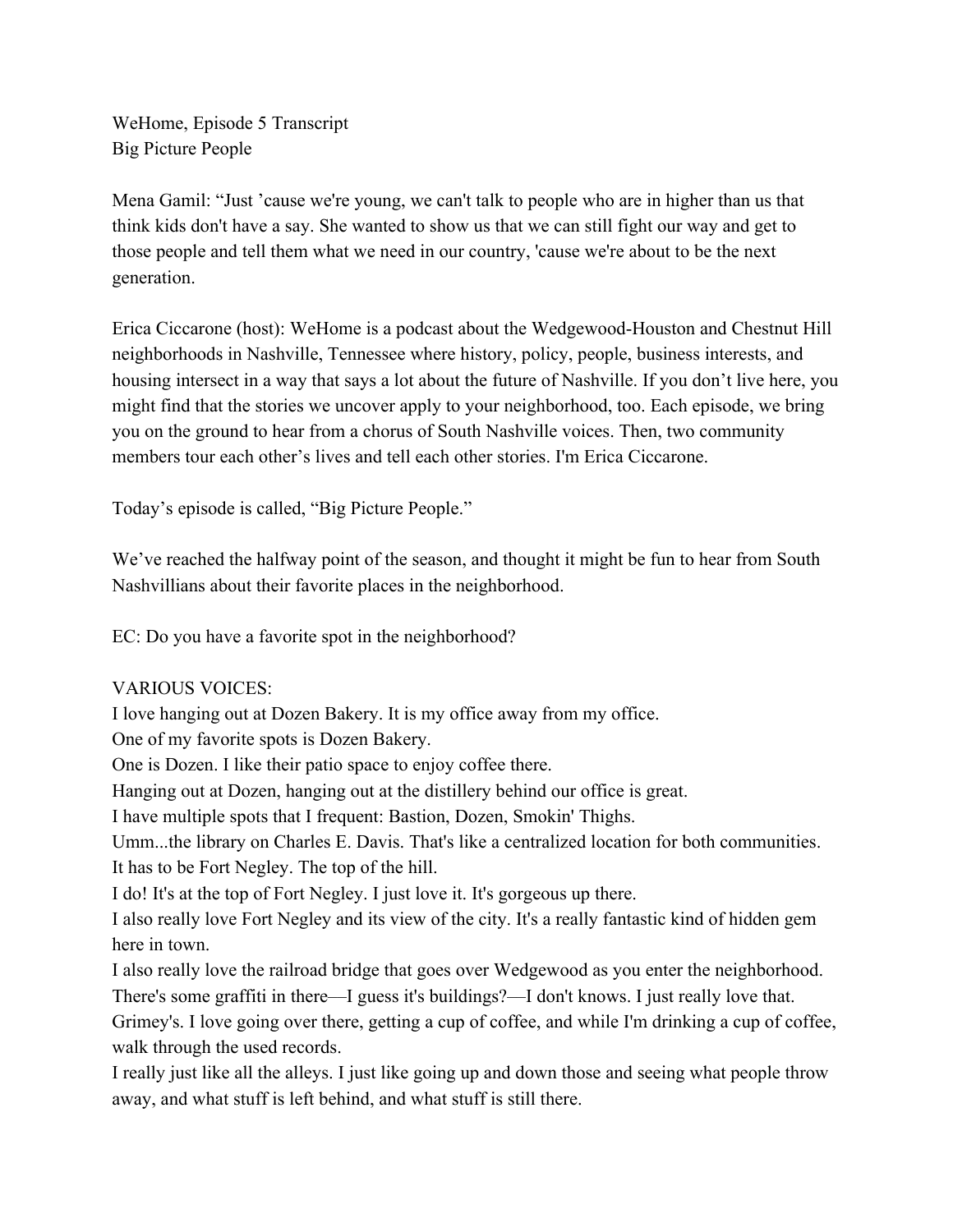We like hanging on the back porch. But any other time, we just walk around. And I like my backyard, which I've let go wild and has trees and tall grass and broken branches in it, and it feels like a little piece of the woods.

That big field, the basketball court, and behind this porch.

No doubt: Fall Hamilton Elementary School. A large scale open greenspace. It has mature trees, it has a walking trail...My husband and I and our dogs go there and walk and walk and walk and walk!

EC: In the early to mid 1900s, South Nashville was largely farmland. The Louisville and Nashville Railroad line crossed Chestnut Street with passenger and freight cars. Silos and sheds held massive quantities of grain ready to ship. No one associates Wedgewood-Houston with agriculture anymore, that is, unless you know where to look.

Betsy Littrell: This is Betsy Littrell. I'm an architect in Wedgewood-Houston and a diehard sustainability fan, and a realtor as well.

So as you can see, these are heritage breed chickens, and the feathers and the markings are just exquisite. It's like a little modern taupe-gray chicken...she's feisty. We finally got them laying in the coop. She still lays over here in the corner these beautiful little blue eggs. And there's nothing better than coming outside and getting eggs. So they're very low maintenance and fun to watch. We just sit on the back porch and look at the trees sway and chickens peck. We love having the chickens.

EC: Betsy works at Manuel Zeitlin Architects, that's the firm that houses Zeitgeist gallery that we learned about in episode one. Tucked behind modest Wedgewood-Houston house is a small—very small—urban farm.

BL: Then we've got our little compost tumbler in the corner here. It's really awesome because if there's any extra scraps, we give them to the chickens, and if the chickens don't like it, there's insects and bugs that will come and break it down, and the chickens usually like those insects and bugs. So somehow it all goes together and works to make the soil really awesome and nutrient dense. We've been passively, lazily building the soil over the past couple years, preparing for an extensive foodscaping install next year.

EC: Foodscaping is Betsy's favorite conversation topic, and she could probably make convert out of any skeptic. The practice is in line with a major permaculture principle: that what we plant in our yards and parks and along our roads should have multiple functions. A small tree could provide shade and ornamentation, feed the birds through the winter, act as a host for pollinators, filter pollution, and provide branches for weaving. Betsy looks for one more qualification: that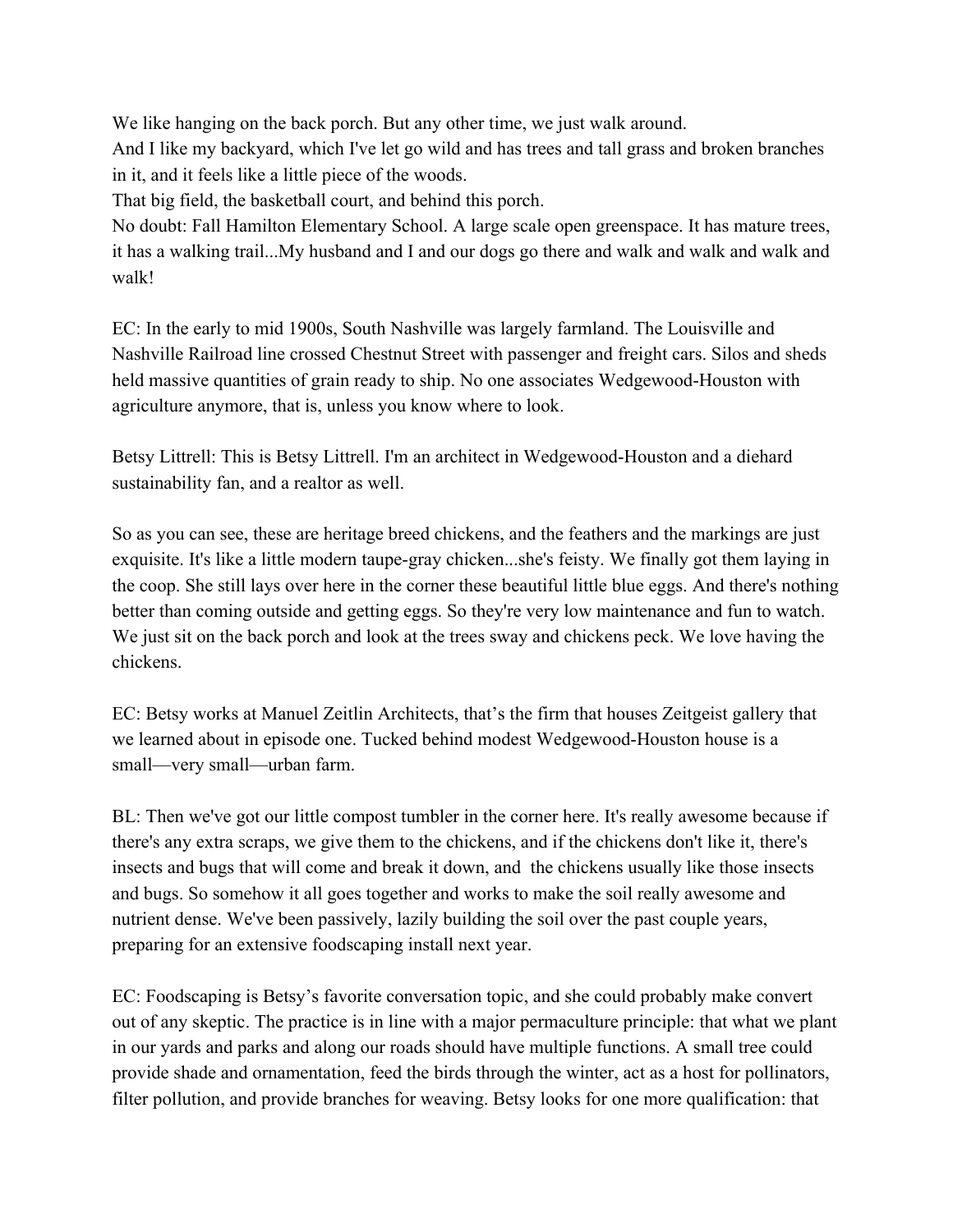they're plants we can eat. Because produce can travel as much as 2,000 miles from farm to table, advocates of foodscaping envision a better way.

BL: Here we're walking to the greenhouse. This is Gina the Greena House [laughs.] She's an aquaponic greenhouse. We have about 900 gallons of water, about 150 square feet of raft space for deep water aquaponics, so you'll see we have plants growing in rafts and a 275 gallon tank with about 40 tilapia fish in there. I'm about to feed them. We feed the tilapia in the tank here and the water flows in a loop around the system with head pressure, so it's gravity flow to minimize the pumps and mechanics required to move the water. And then we distribute air via air stones to the whole system. See here, we'll feed them some fish food.

The cool thing is so we're not only growing fish and plants but most importantly we're growing bacteria, which is fascinating. They are really the workhorse of this whole system. Ultimately, the ammonia in the fish waste is food for nitrifying bacteria, which ultimately eventually convert it to nitrates, which are readily available fertilizers. One of the reasons aquaponics is exciting for the future of farming is that it uses about a tenth of the waters as conventional farming does because the water's recycled, and it grows food much faster in 40-60% of the time because the nutrients are always aqueous and readily available to the roots.

EC: She's used the greenhouse as a model to teach people in Nashville about aquaponics. Sustainable farming concepts aren't always an easy sell to the uninitiated. It can feel overwhelming to make so many changes, even to backyard gardeners. Raised to use pesticides and herbicides, we view bugs as pests and weeds as, well, weeds. It doesn't help if a source is scolding or preachy. But Betsy is not only knowledgeable and enthusiastic, but she's down to earth. Pun intended.

BL: I've done a lot of presentations about sustainability, about our green house, about food transparency and local food forests. I'm constantly "saving as" and making it a new version that I can share with different people, but I like to start that presentation out saying that I was raised on brown food from the microwave. I was a latchkey kid and I've been cooking macaroni and cheese since I was in kindergarten. My exposure to vegetables didn't happen until college with peppers and onions, but going to architecture school really fantastic education. You get a lot of the kind of high design theory and the stuff that's fun and artistic, but you really get exposed to urban planning systems, population systems of the world, and opportunities for intervention within those

EC: And interventions, she says, can happen gradually over time—just the way they happen in nature. Just recently, she branched into real estate.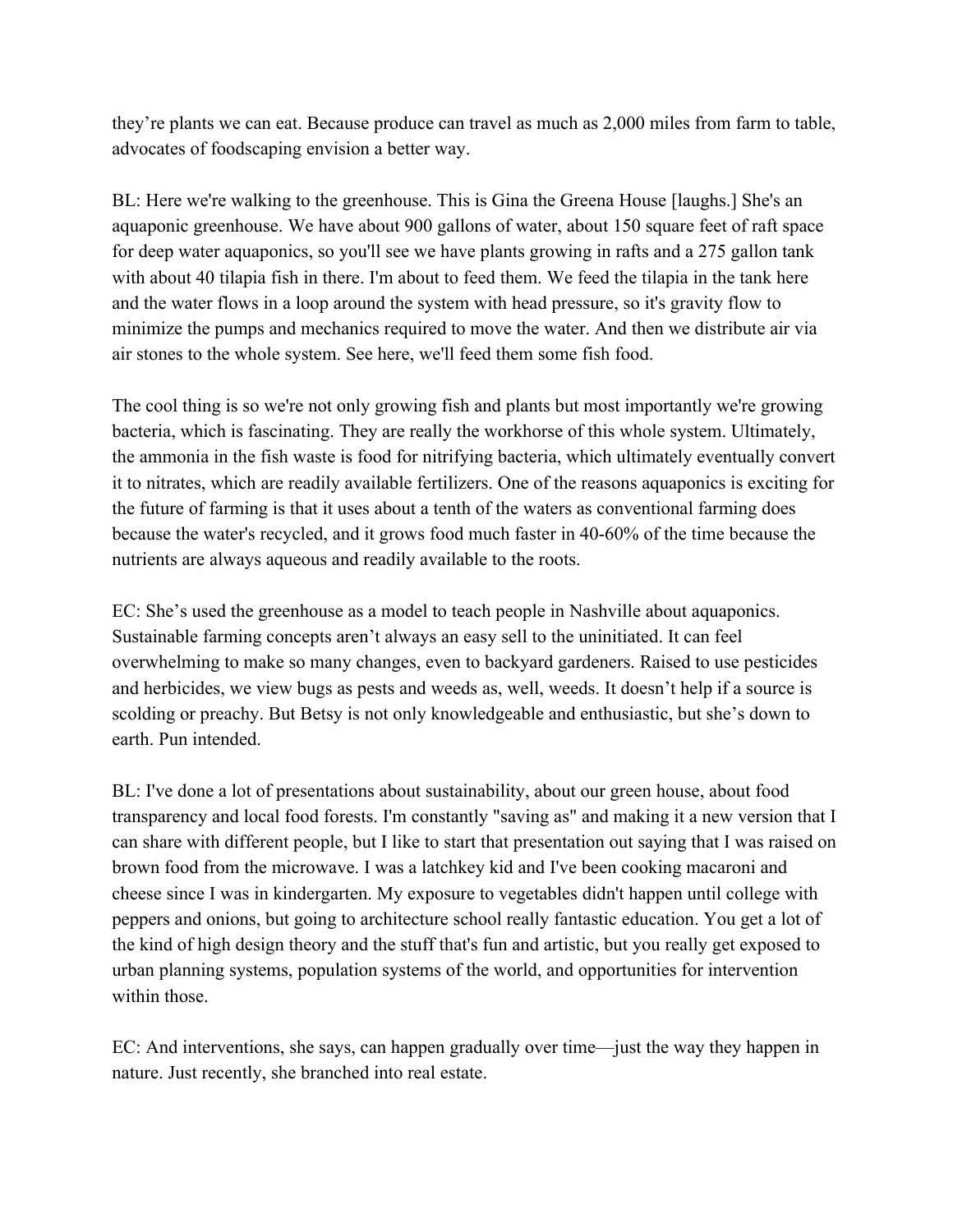BL: I'm a newly licensed realtor. I'm excited about additional skill set as I think that I'll have a great opportunity to influence the built environment with this pairing of skills and knowledge. I'm really interested in using residential real estate realm as a test ground for different green building ideas and community ideas. I'm just starting to cook up a nd chew on some unique business ideas about how to develop more holistic housing in Nashville, so I'm excited for that. Another thing I've been really involved with the past year and a half is working to bring these food forests to bear in Middle Tennessee. I'm kind of a movement I've playfully dubbed Nomnom Nashville as my personal focus on trying to incorporate edible and productive landscapes in the public and private realm. But as this has taken shape over time it has started to fold other key players into the movement. My good buddy Jeremy Lekich with Nashville Foodscapes, and I set out to start advocacy group which has grown into a multi-member group. We're calling ourselves the Food Forest Advocates of Middle Tennessee. We have a pilot project that we have with Farm and the City. This is an existing community garden outside of John Henry Hale homes off of Charlotte Pike. We want to introduce new perennial useful edible foodscape on this property. We're working with existing gardeners there and excited to engage some of the Oasis youth in their different programs in this project over time and help expose to design thinking and ultimately food forest design. Our hope is that this advocacy group can serve as a resource for communities to develop similar projects in their neighborhoods. As these types of ideas start popping up, they'll be very valuable to the neighborhood. One of the ones I have in my head for Wedgewood-Houston is a community foodscape here at Fall Hamilton Elementary. So it's just a matter of time of circling back to that opportunity, and the principal is very receptive, and I know that I'm committed to the neighborhood long term along with other people. And that's something I see in the future for sure.

EC: Betsy's work with Nashville Foodscapes and Food Forest Advocates of Middle Tennessee is what brought us together for this episode. Last summer, she participated in a design charrette with Nashville Civic Design Center, and she met two teenagers in the center's Design Your Neighborhood program. It's a paid internship for high school students who are interested in learning how neighborhood design can spur social change. Interns meet with design pros like architects and engineers, as well as local political leaders; and they work on a series of community design projects.

Mena Gamil and Makarious Mesak got the center's attention with a project they completed at LEAD Academy in Chestnut Hill. They were invited to apply to Design Your Neighborhood. Betsy sat down with the teens to get the details.

Makarious Mesak: Well hello there. My name is Makarious. I'm from Egypt, and I came here three years ago. And my other partner is...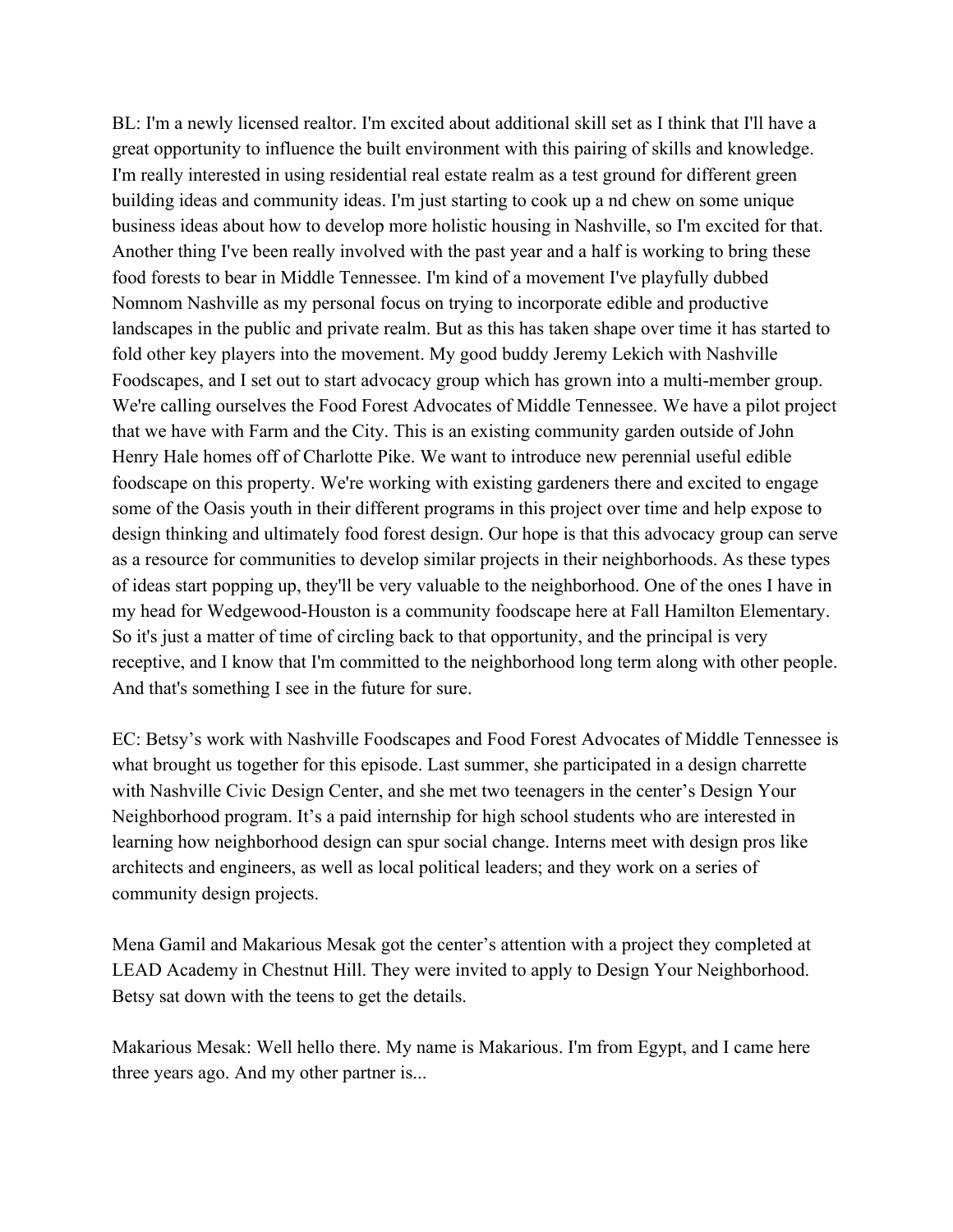Mena Gamil: I'm Mena. I can to the U.S. 8 or 9 years ago, and I'm also from Egypt. I go LEAD Academy.

MM: I go to Stewart's Creek High School, and we're both sophomores. It all started with our freshman seminar class. It was Ms. Garza's class, and she just gave us three assignments we could do: it was housing, gentrification, or sidewalks. I was actually in housing, and Mena was in sidewalks. He and his friend came with this idea of solar paneled sidewalks. Everyone did a presentation on their own, and the whole class voted one presentation. Whoever's presentation was picked was going to be leader and is going to be the main topic.

BL: What do you think was the reasoning for your teacher giving you these assignments and these options?

MG: Ms Garza started his project because she wanted to show us that we had a voice. All that political stuff going on, and she wanted to show us that even though we're young, we had a word in our country and our community. We can get the word out. Just 'cause we're young, we can't talk to people who are in higher than us that think kids don't have a say. She wanted to show us that we can still fight our way and get to those people and tell them what we need in our country, 'cause we're about to be the next generation.

Our community that the school is in, Chestnut Hill, needed a lot of work. The city wasn't looking after it. We were trying to get word out to mayor or to anyone else that was running the city that would listen to us that Chestnut Hill needs work. The sidewalks need to be improved, the housing need to be improved and whole bunch of stuff. They didn't put money into it and try to help it like every community around there or somewhere else.

EC: LEAD Academy is located on 1st Avenue in the old Cameron School building. Named for a Fisk-educated science teacher who was killed in World War I, the school goes way back in Nashville and Chestnut Hill. Here's Makarious and Mena's teacher in an interview with Nashville Civic Design Center.

LIZETTE GARZA: Hi, my name is Lizette Garza, and I teach freshman seminar here at LEAD Academy High School. If I could track these kids for the next four or five years, I will you tell you that you are going to see so much activism in them. The ability for them to understand that their actions and that designing and planning is so connected to quality of life is crazy. Some people even in college and their adult lives don't feel that sense of connection to, "I can do something to change that" or "This is actually very much human-planned. The fact that these situations exist, the concentration of poverty, all these different things were created by humans by planning by leadership, and all these different systems are in place." They get to know that at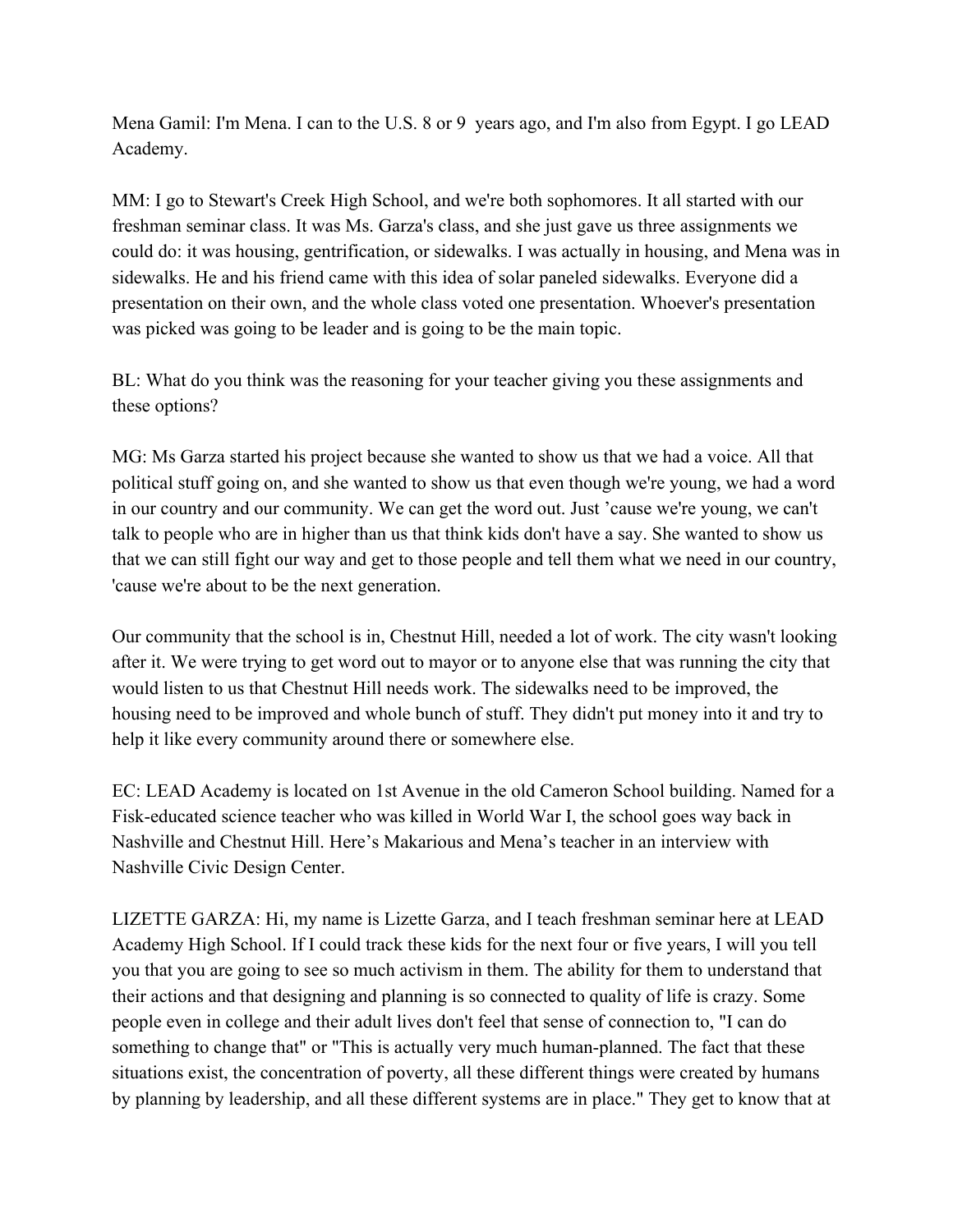such a young age, at 14 or 15 years old. A lot of the students felt really passionate about issues, even from streets and sidewalks, which I wasn't sure if they were going to feel really connected to that. But they were. They were invested in like, "This is our community. This is how people get around." Being able to see that as we went on a walking tour of the neighborhood, they were able to really understand how it affects everyday human life.

MG: We were trying to find projects, each person has their own project and presentation. At the end we would present. A lot of people voted for me, and I became leader of project. We divided into four or three sections, one was research, the second was social media and getting into contact with people, third one was materials we'd use for solar panel sidewalks that happened in other countries, and we wanted to bring it to Nashville.

MM: There was also a funding group that was trying to get money so we could buy the materials.

MG: We had really small solar panels that got donated to us that powered a light bulb to give us an example of how it would be outside if it was on the actual street. Ms. Garza made a bigger project that would present to people from the community. They would come to our school and look at our projects, give us add-ons, ways to help us and things like that.

BL: Wow. That sounds like an awesome project that you spent a lot of time putting together. I'd love to know how you guys felt about the project when it first began and how you thought about the assignment and what you thought you might learn, and how that changed as you progressed in the assignment and meeting different people in the community.

MG: The quarter was about to be over, so whatever grade you can get so you can pass that class, that's what most students are reaching for. It's the end of the semester, everybody wants to finish with good grades, so that's what we were trying to do.

MM: But then when we saw people were actually interested in it and we invited them over to see our presentation, our model, it felt like it's going to be something bigger than we thought. Me and Mena continued on. We went to the internship, which Design Your Neighborhood with Nashville Civic Design Center.

MG: Ms. Gibson who is in the Nashville Civic Design Center wanted us to be part of the internship and also go present at Pecha Kucha.

MM: Pecha Kucha.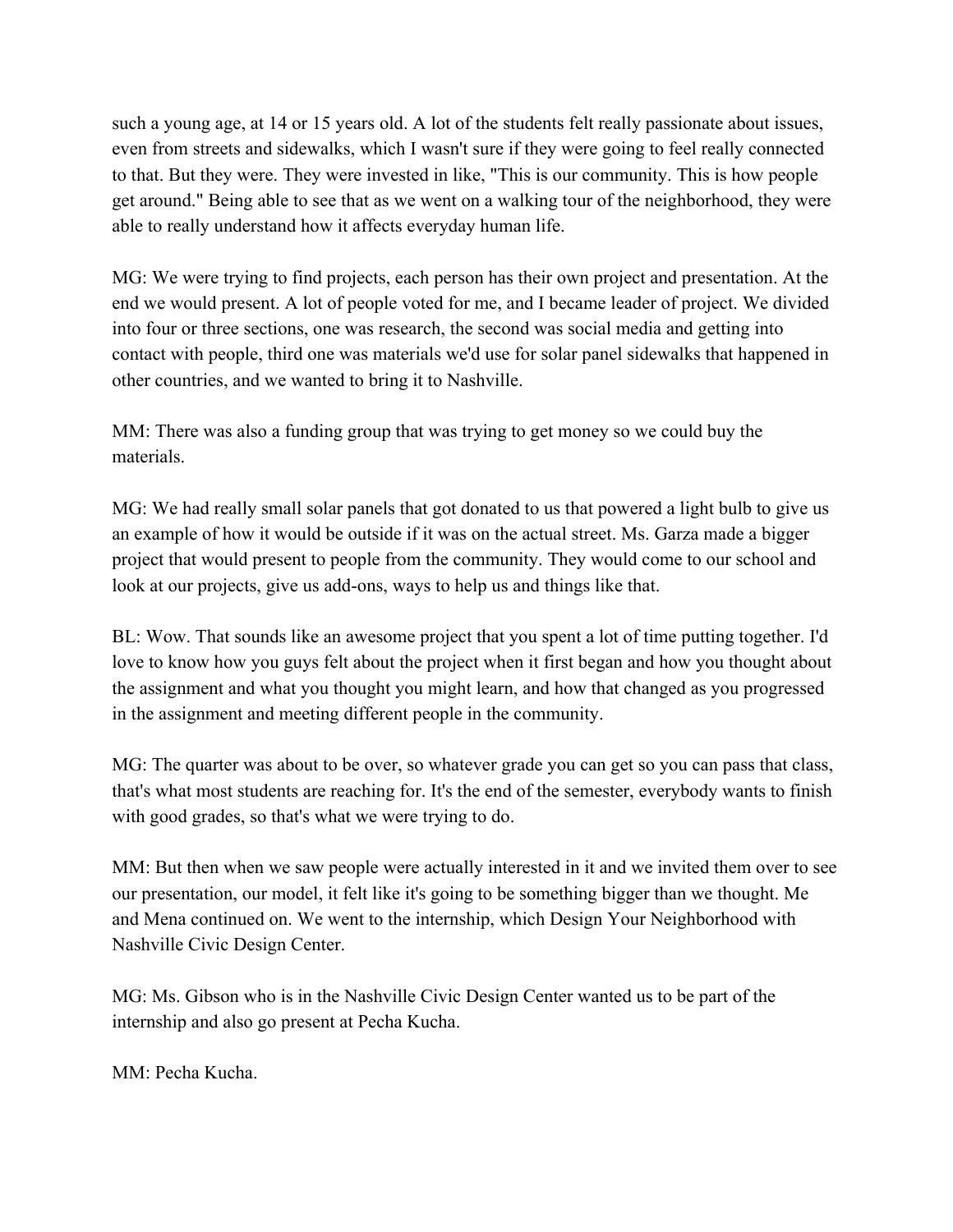MG: Something like that.

[Tape of PECHA KUCHA presentation] MG: Hello, my name is Mena, this is Eshak, Makarious, Juan, and MIchael. Our project is about solar paneled sidewalks. In school, we started talking about a way we can find something in the community to help how our community's developed, to help everything in our community: water, people, trees, so we came up with solar sidewalks.

EC: Pecha Kucha is a presentation method that's popular among designers and architects––but it's used by pretty much every medium now. They've sprung up in 1000 cities, according to the website, and claim a kind of democratic method of delivering information, where people can share their ideas regardless of the professional or social stature.

MG: When we went there we didn't know anybody, we were four teenagers with everyone else adults. We knew that a lot of kids or teenagers in the city, they don't get the word out, a lot of people don't take their word, so it was nerve wracking for us to go.

MM: We were the first teenagers to go ever there, so when they said that it made us a little bit more nervous. Also every slide is 20 seconds. There was a lot of information we wanted to say, but 20 seconds is not that much to say, and there's some slides that are some slides are short and you have like 5 or 6 extra seconds, and that can be really awkward [laughs.]

MG: And sometimes you forget the stuff. You have it on the notecard you forget it.

[Tape of PECHA KUCHA presentation] MM: So a 2,000 square foot house would take around 4000 watts. We can measure that by two watts for every one square foot. A typical solar panel can produce around 250 watts an hour if it's sunny outside. Solar panels can last up to 25 years. As you can see, it was 100% that they just went to decrease 10-15% after 25 years, which is perfect.

EC: The teens break down their project piece by piece: the finances needed, the jobs it could create, the electrical wattage used in average hous eholds and the dollars that can be saved by solar energy. They knew about the life of panels, how technological advances have changed them, and what safety features are coming down the pike. In other words, they did their research.

What struck me throughout the conversation was how often the boys returned to the WHY of Ms. Garza's assignment: they had really internalized it.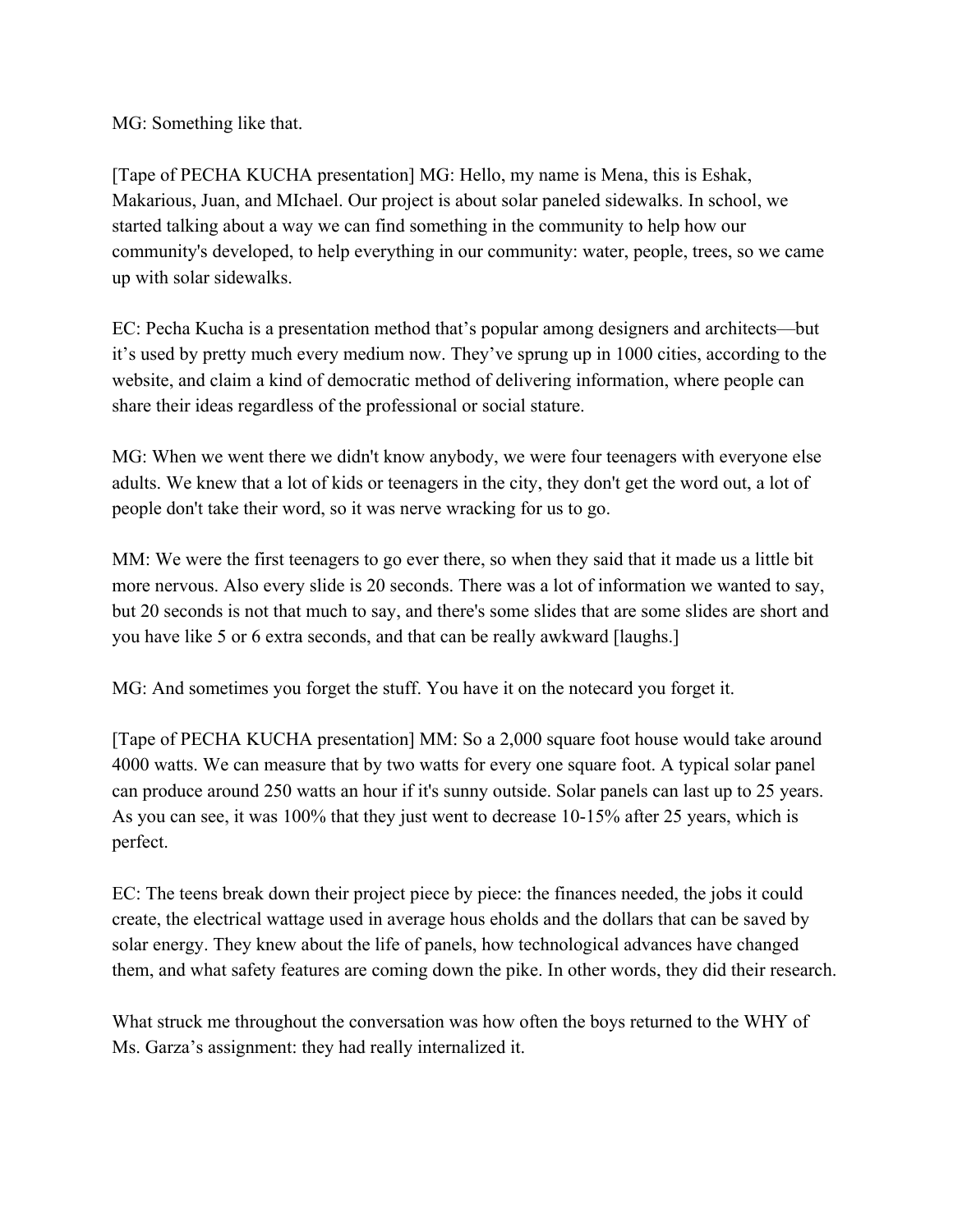MM: When she made the project she made us know that we have a voice in the community and we can change something as teenagers. So it's improving our future as well because there's a lot of adults that don't think their voices can be heard. But when you learn at school in a class like that, you're going to be talking always and reaching to people out and trying to help your community. When me and Mena went to the internship, we got more knowledge about it. We went to different neighborhoods, we looked at different people, we looked at seniors, teens, children.

MG: Every community's different, each has something different. It depends on community.

BL: What did you learn communities need? Can you give an example of a particular community and what they needed, or just general areas of community design that you learned about?

MG: I learned that some communities needed a park. Even though there's an open field for people to go, a lot of people don't go because there's not swings, slides, or anything to pull them there, and there isn't a track to run around.

MM: There were also some neighborhoods that didn't have grocery stores near them. That was a problem because they'd have to drive a long time in their car. Most of the time when someone goes shopping, it will a single person and they get their own car instead of using transportation. We thought about that as well, that we could build more grocery stores nearby an area, so they can just walk, bike there. The solar panels would help for safer walkability. Also, solar panels will help with global warming because most of our power is coming from nuclear plants and fossil fuels.

MG: The sidewalks can help make Nashville the greenest city in the South because there's going to be less pollution, like Makarious said. You won't have to get a lot of trucks out to transport cement and stay out there for a really long time. They're easy to put in and take out. Even if it breaks, it's just one man thing. It's going to help with affordability because you wouldn't have to pay electricity. That money you'd use for electricity, you can give it to your kids to go to college, buy the car that you need to get to places. Get the house that you need and pay off the stuff that you need to pay off. If you have these sidewalks, everyone is going to know it's safe. It has LEDs so you can make it colorful, and people will want to run on it because it's welcoming. It's not just a normal pavement sidewalk. It's something new. It attracts people.

MM: When it's snowing, it heats up so it can melt the snow and then drain water into a small river or small pond in a park, which can help walkability during the winter. It's also going to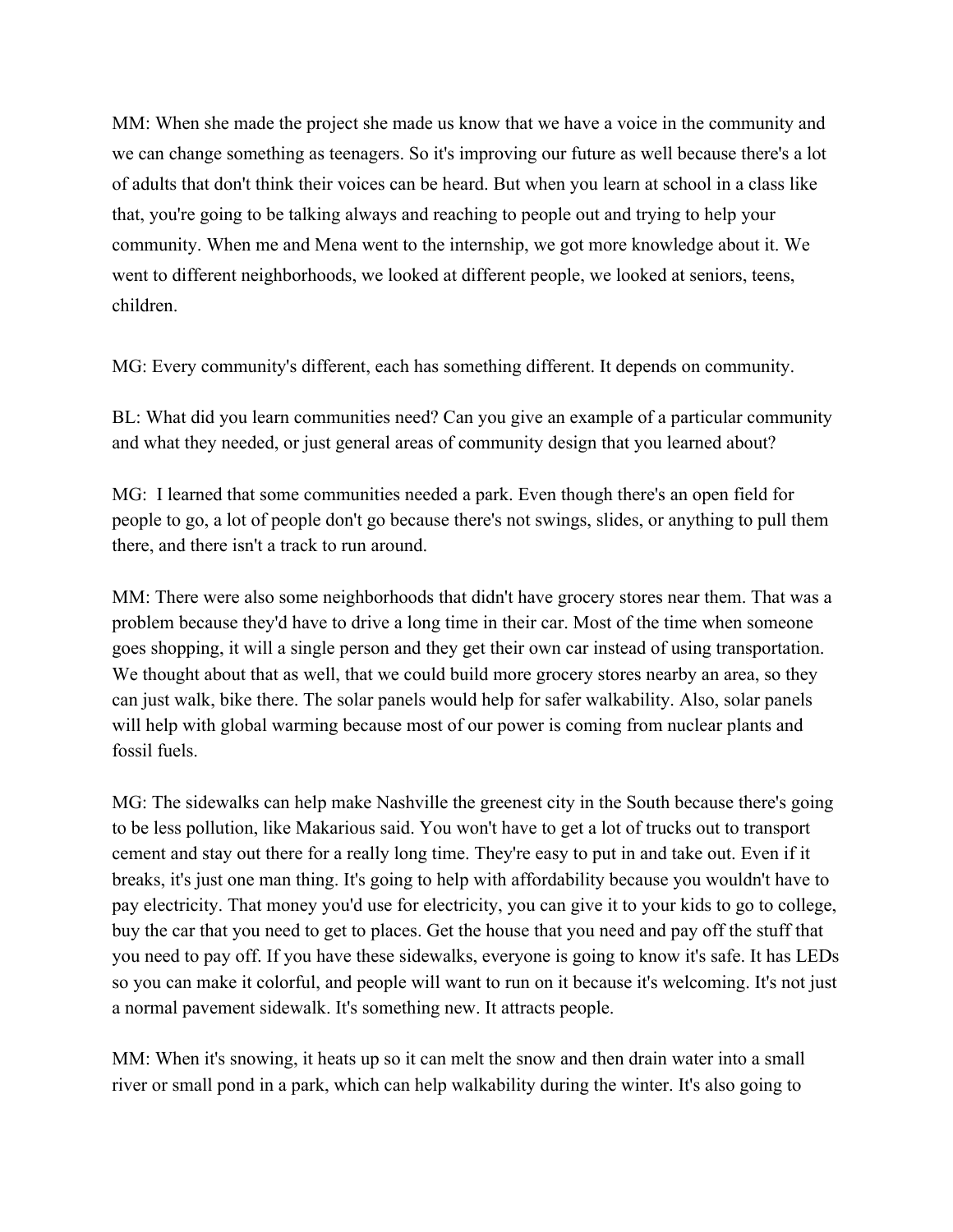make people exercise more because who wouldn't want to walk on a solar panel? We know that it can be possible because we did research on Netherlands that has biking road we know it can be possibility. They do the same thing: drain water out and everything like that.

MG: Some of the water that they save for the rain and snow can be used in the summer to cool off the sidewalks.

BL: I love all of the depth of thought you've put into the project, and you've spent a lot of time thinking about this system and learning how it can integrate into the community. Obviously you've met a lot of different adults in the city doing different things. Can you talk about how you're going to take the forward into your future?

MM: We also met the people at Nashville Foodscapes. They taught us about gardening and stuff. It made us think more about green around the solar panels so we can put food forests in parks and people can go grab an apple or orange or anything they want to eat.

BL: I love food forests. Myself and Jeremy Lekich and Nashville Food Forests came and took you on a site visit. It was so much fun to get to show you that, and it warmed my heart and made me so happy to see you guys incorporating that into your own personal projects. You spoke a little about how park goers could eat an apple when they go, but do you have family and friends that this could change their life, having parks that you can eat?

MM: It would change me honestly because I don't eat a lot of fruits at home. When you see free food, you just want to eat it. I don't know why anyone is like that.

MG: it's free! It's expensive to buy healthy food. If you're running instead of eating a non-healthy snack, you can grab a free apple off the tree, a peach or something like that. Just eat it. It's free and it's healthy. You don't have to go to school to buy chips or processed foods that would damage your body. A community forest would also bring community together. People will start knowing each other and working together on that forest. It's gonna help the neighborhood become one instead of people just staying at home. They're gonna become one. They're gonna know each other. They're gonna know who's who. It's gonna be a whole big family.

BL: What are some of the positive community outputs from people knowing each other more closely? What are some problems that may be fixed?

MM: There's gonna be probably less crime. People would go outside more instead of staying in the house. They're going to be like, "Hey neighbor!" or whatever they'll say. They'll go outside and talk to them and have a good time and help each other if someone has a problem.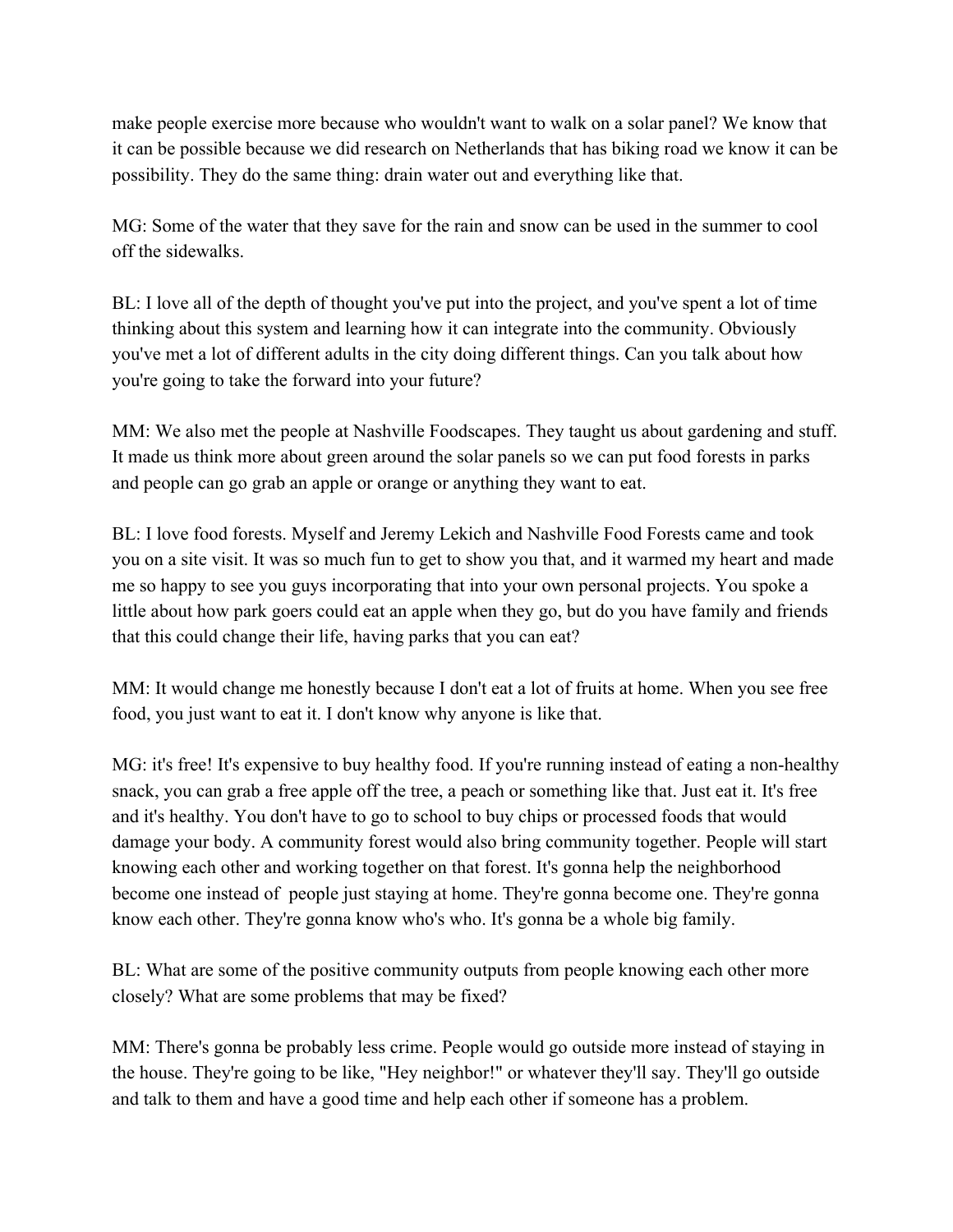MG: If one of the neighbors have a broken down car or something that got broken down because of a storm, the whole community is going to come together to help rebuild it or fix it. They're basically a family after doing that project that they're doing in the forest. They're gonna have community meetings. They're probably going to have a lot more time outside, go to each other's houses, become really close friends. If one is looking for job, they can find each other jobs. It's going to be one huge family.

MM: I used to live in a neighborhood and didn't know a lot of neighbors around me. I just moved to a new house and people are really nice to me. I really like it there. I feel more closer to them because they came to me and wanted to know me. When I used to live in an apartment, I didn't know anybody. No one would come, no one would visit, I didn't know any kids. It made me not go outside, but now I would like to go outside more often because I know more people around me.

BL: How do you guys see this influencing your future? What type of jobs do you think you want to learn more about?

MG: I'm interested in studying physics, calculus, I really like math and want to be a structural engineer.

MG: I feel architecture has grabbed my atten really hard. I want to also explore the world and travel a lot other countries to build things. I want to go to college, maybe wait a year and explore the world. Then go to college.

MM: Me too. I want to explore the world as well.

BL: I want to know a little bit about Egypt. I've never been to Egypt. Can you talk about how communities are designed there and maybe some things that you guys do better there that you'd like to see in the U.S., or maybe some things that you think our communities are better at here? How can we put these two countries together?

MM: My building that we used to be living in was two bedroom apartment. It was my whole family, like my aunt on fourth floor and I lived on the third floor. It's a family building that my great grandfather built. As soon as I got bored I could go to my aunt or my cousins. That's what I like about Egypt. Most people live in same household.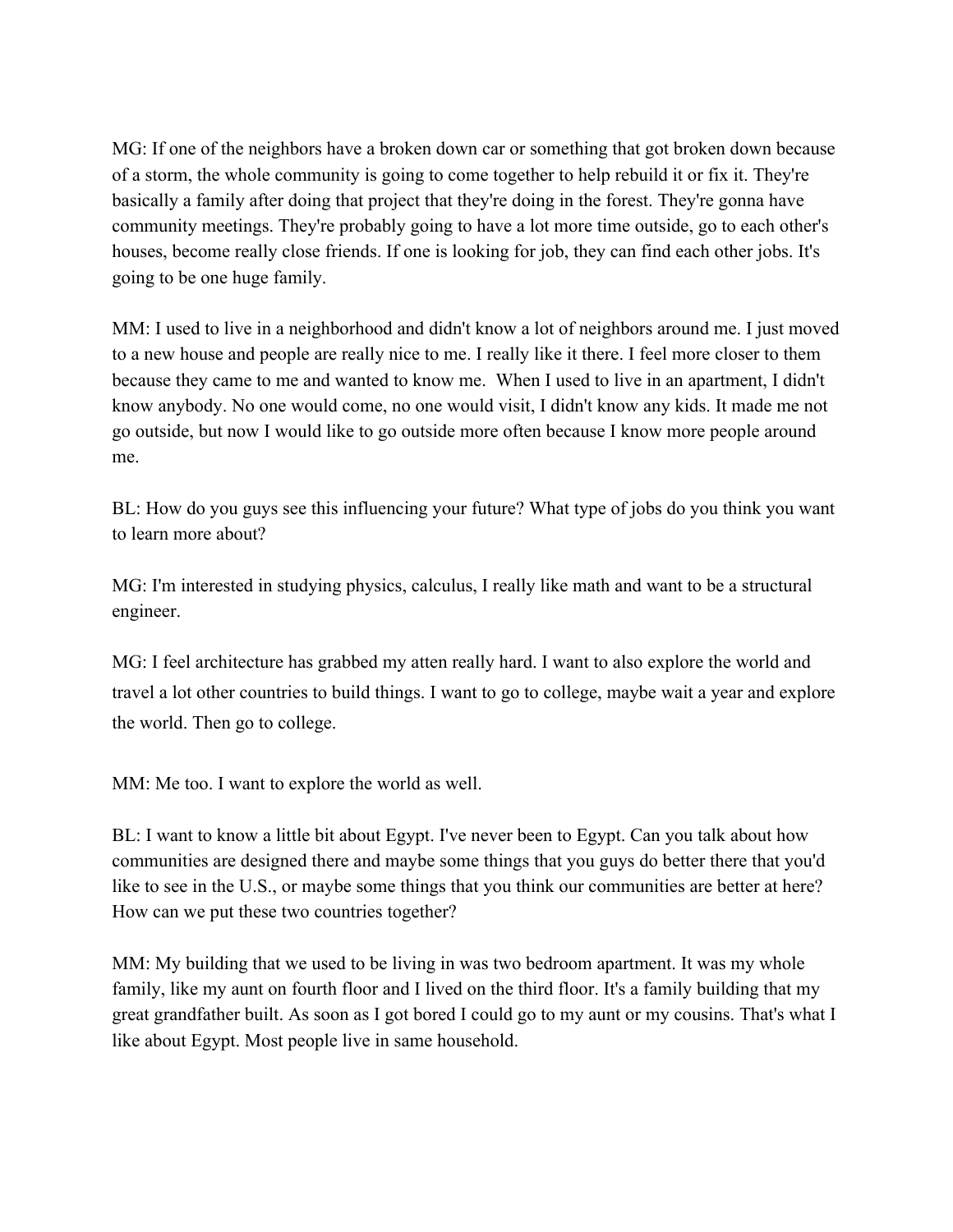MG: I don't think American works smarter, it works harder cause they're using stuff out of wood, you know if a storm comes by it's gonna knock it down. It's a piece of cake.

MM: What, they don't have bricks?

MG: Yeah, no bricks, it's not gonna do it. But if you build it and keep it for generations like our great grandparents taught us, you want to build something that will last forever.

MM: When I used to live in Egypt, it was safe. It wasn't the safest, but it was safe. Now it's not really safe because of what's happening and the terrorists and stuff, but we had a good life. I used to know everyone around me. We used to go outside and stay all night until 12 in the morning. If there was no school, I'd stay till like one in the morning actually.

EC: Here's something else about Betsy: A big part of why she wanted to interview Mena and Makarious has to do with her own youth––and how architecture and design became a way out.

BL: My family moved to Middle Tennessee in 1995. My father came here for work. It was rural Middle Tennessee, so I didn't move until Nashville proper until 2010. I was curious, when you meet people where you like it or not, you think about what they've been through, what they've done. It's interesting to ask what did you think I've been through or done before I got to here. If you wrote a story about my past, what do you think it would it be?

MM: I would say you grew in an average household. You might have known your neighbors, but I don't think there were a lot of kids around you. I would say that you tried to go outside and bike.

MG: Yeah probably because she has the helmet.

BL: That's pretty good. Luckily enough, my father's been a cyclist so he's been riding bikes most of my life. He was always the weird guy in shorts with the helmet riding around. When we came to Tennessee, everyone rural. It was mostly white people. It was really sad. We showed up to school that day and we were like, "Oh my goodness. What are we getting into?" It's beautiful up there, and there's plenty of great folks up there, but it was a culture shock because it was not very progressive. A lot of folks were very closed minded, but I valued being in the environment because it helped me understand the people's motivations. I feel like I have ears to hear. I don't agree with much of what they have to say, but if you want to help change the conversation you have to have a little bit of understanding to have an entry point. When we moved, it was important to my parents that we could walk to school and bike to school. I had a bike would bike around. I didn't really bike as much there because I came in sixth grade, and it wasn't very cool to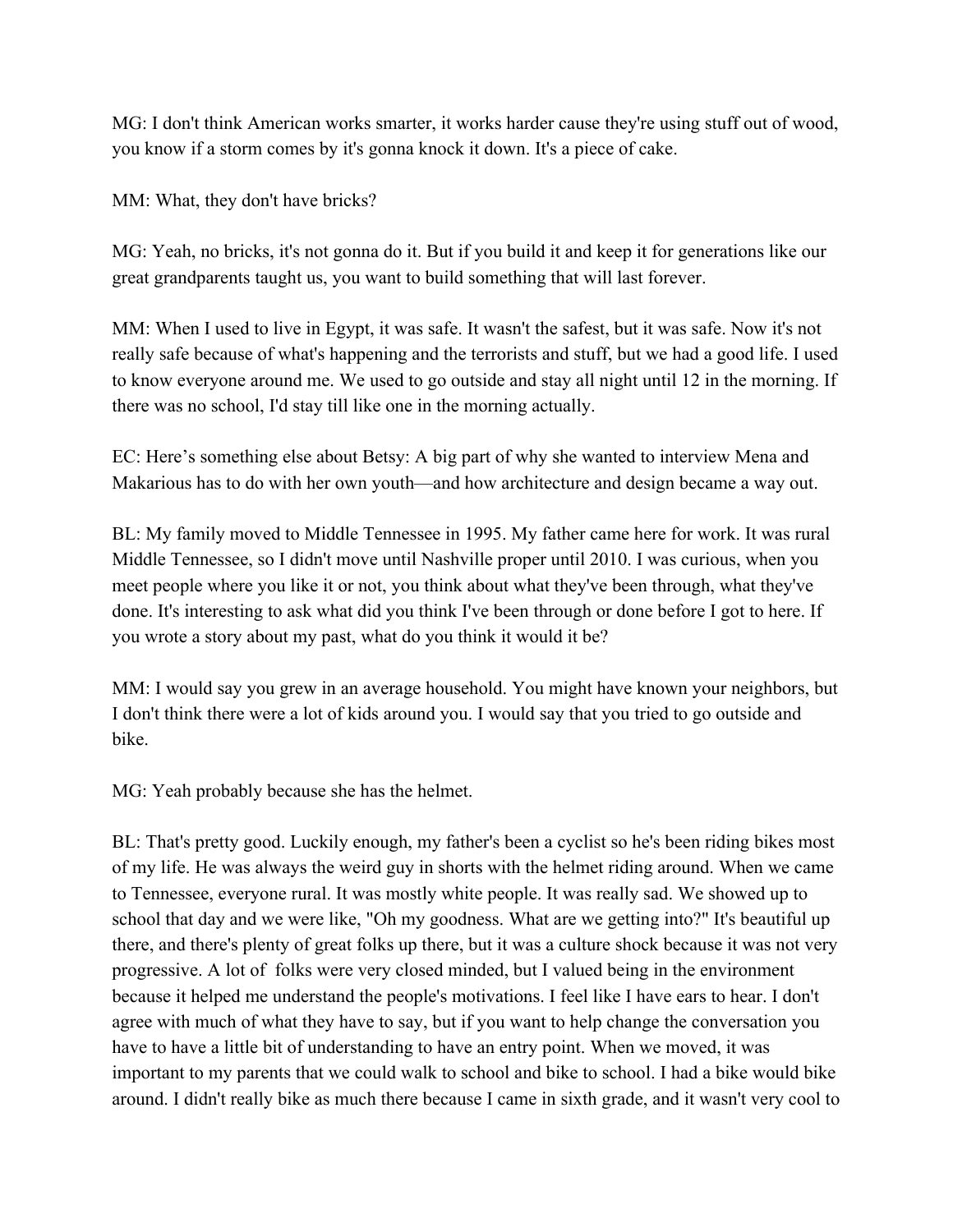ride your bike. But it didn't take very long for me to not care about that because riding bikes is a ton of fun. Now I love being older and riding my bike. It's so fun. You get there faster. You get to meet people in the way. It's faster than walking but slower than a car, so it's a really good way to experience the city. I love wearing my helmet, and waving to young people so they know they can wear their helmet and be safe, too. And still be cool.

MG: Yeah, you have to wear your helmet.

BL: My parents both nurses. My dad worked at a concrete plant. When he found out he was having kids, he went back to school for that. I had a working class family, as with most folks, life can be hard. My family had a dark period. I had a dark high school period. Everything went really down, low point. But I was able to pull myself out by my bootstraps. My dad knew I was meant for more than I had grown into in Greenbriar. I ripped myself out of that, worked in a hospital for a few years, then went back to college, I would work the night shift and made my own college to take the ACT and did community college. Eventually I found architecture for a career. I didn't think I wanted to be there my whole life, but it was escaping the past that led me to architecture. I've since graduated and began working at the Civic Design Center. I see all the good that design can bring, do good reach out engage youth so they know what they can do and avoid other lost youth.

I'm curious what your immediate friends and family have to say and how they feel about the things you're learning. Are you telling them about the things you're learning? I know both of your families are Egyptian. How do they feel about some of these concepts in American communities?

MG: My parents moved here so I can get an education. work hard every single day so they can provide me I can grow up and become something they want to be proud of me. When I'm doing this, I feel like I'm paying off my parents just a little bit of the debt since they came here. They didn't know anybody. They came as strangers to the U.S. They left their whole family behind. My mom and dad's parents, one on each side died, and it was heartbreaking they they couldn't spend a long time with them. They sacrificed their whole family and their parents and their whole lives, jobs, everything they loved to do to in their country, to come here to provide us with a better education and better living.

MM: Same thing for my parents. I do talk to them about what I'm doing now, but it's hard for them to understand it. They're not from this generation, so they don't really understand technology. They didn't finish school; they didn't go to college in Egypt, so it's hard for them to understand. But it's my job to make them understand and help them in everything because they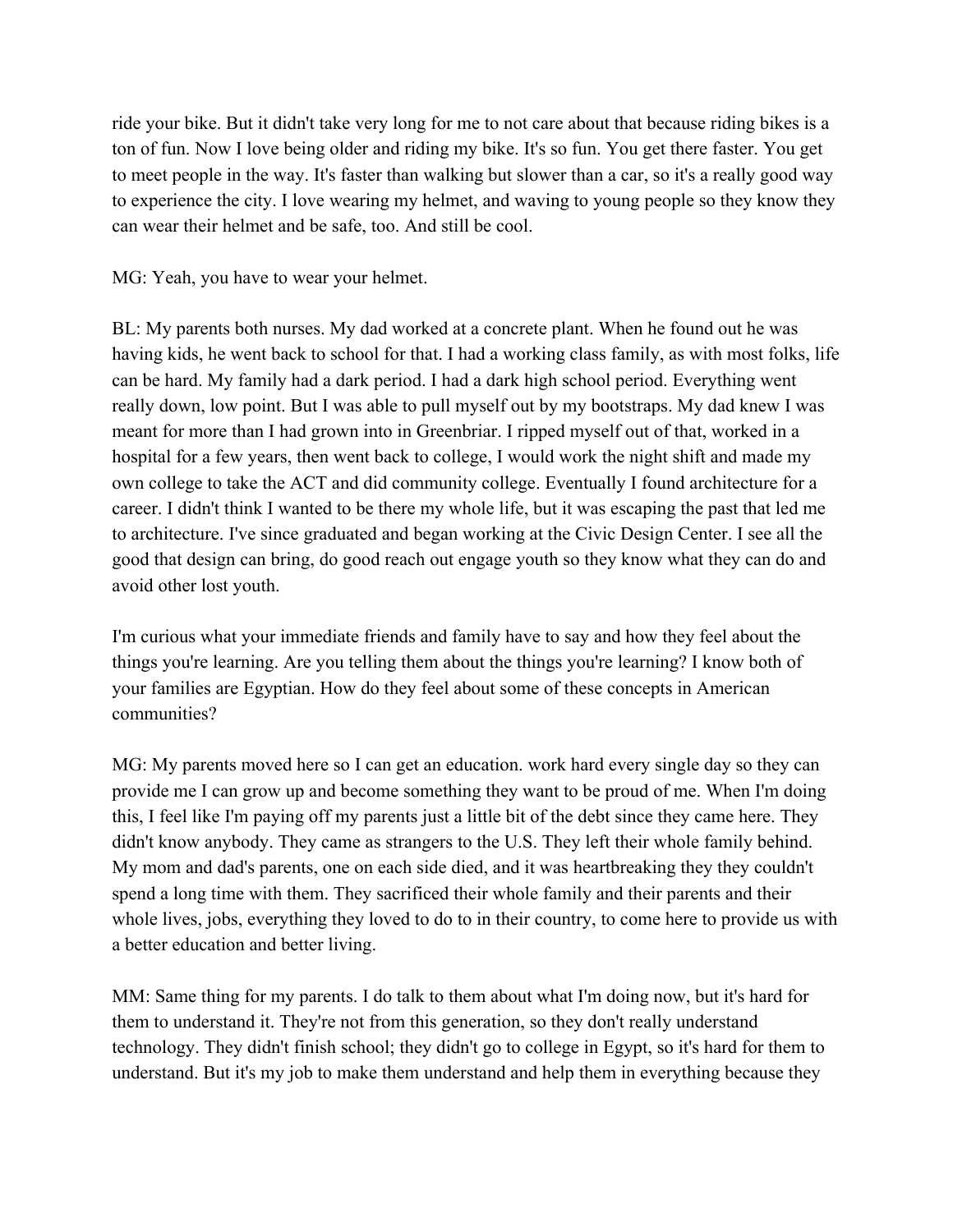did the same thing Mena's did. They took me here so I can get an education, and they work hard every day for me. I do the same thing for them. I gotta work hard for them.

BL: You guys are amazing. We're in tears over here. What do you feel—obviously, you guys had a wonderful teacher that helped start this whole process for you guys. Clearly the world's a big world with a lot of people in it and a lot of youth. What are some of the ideas you have to engage other young folks and let them know that they're important, that their voice is important. How do you ultimately meet them where they're at but bring them along to help them help us, help the world?

MM: I think if you wanna engage other teens, if you're a teen and hearing this you should share it with your friends first of all, so we have more people and see if they agree with us, so we can know if it's a good idea that people would like and mostly teenagers because we're teenagers as well and we're the next generation like we say.

MG: I think anything is possible. You can do whatever you want. Just go by steps, research, talk to people, engagements in your community. You can do whatever you want in the world. Keep on following your dreams. Don't even sleep. You don't have dreams; put them as goals. It becomes your life.

MM: You just gotta be courageous, be that first weird guy that starts it out, but then someone else joins you. It's gonna be a great group of people that joins you.

MG: If we can do it, you can do it, and you probably can do better.

MM: Yup.

BL: That's awesome.

MM: Shout out to Michael, Khalil, Esha, and Juan. They're part of our group. And shout out to Ms. Garza and the whole classroom. And the internship. Everything.

BL: Shout out Egypt. Can you say that in Arabic?

MM: [laughs] I don't know how to say "shout out" in Arabic.

MM: Keep on looking for us. We'll come up somewhere.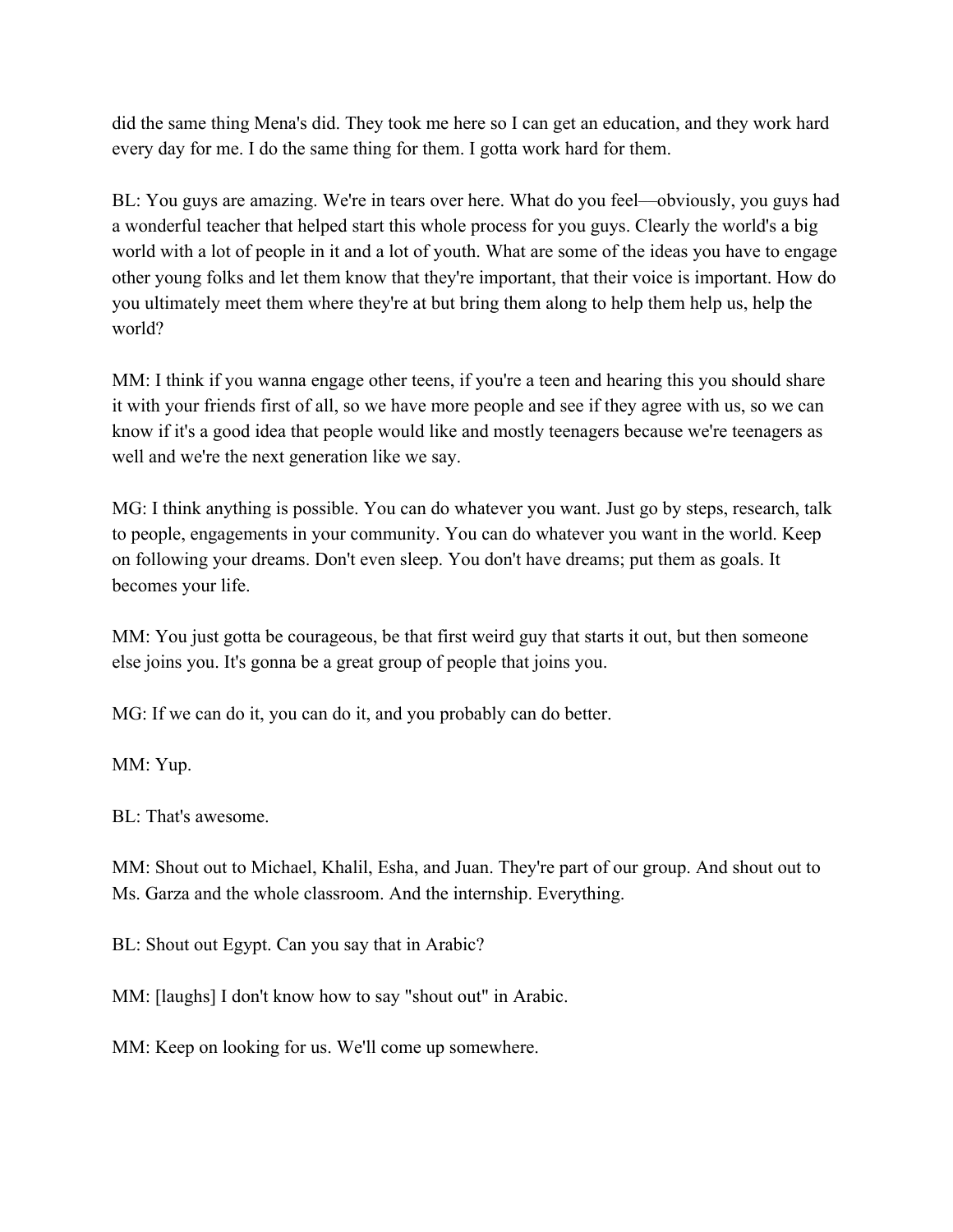## BL: Yeah! There you go!

EC: I'm not going to lie. Betsy and I may have both cried a little during the interview, and after it. Once we recovered, we sat down to talk one-on-one.

EC: So Betsy, what are you thinking after talking to Mena and Makarius?

BL: I am feeling very happy, head in the clouds right now. Just a heartwarming situation to have met those young men weeks back and seen that spark and drive in them, and knowing about this podcast, wanting to help encourage their journey through life and in chasing down big ideas by helping them get on the podcast. The fact that we just finished the interview, it's a very heartwarming and fulfilling day.

EC: How do you see young people fitting into sustainability in Nashville, the future of the city?

BL: I think they're really gonna be some of the trailblazers for movement. I have personally kind of decided that I want to help focus on youth instead of rocking up against the brick walls of old people that are set in their ways, just focus on the young people that have ears to hear and aren't so cynical and still daydream and have ideas about life and how to better the environment and other people's lives as well. I am very excited by youth to help usher in the larger movement of sustainability.

EC: Anything else to say about your work about the solar sidewalks project that we learned about today?

BL: I think the big idea from today was about ideas and just how you can have a sparked idea, and you really need to honor that. Chase it down, trust your gut, and give them the time and energy that they deserve. Over time, they will flourish, and you'll meet new people, and they'll connect you with different people with different ideas. The solar sidewalks, it was so refreshing to see young people excited about a sustainability project that would absolutely add to the quality of the built environment. That to me is an example of how a whole bunch of different ideas are needed, and they need to work together, to create a better life. So that's the biggest takeaway from me is to honor your ideas and chase 'em down and tell 'em to people, and see where they take you.

EC: Thank you Mena, Makarious, and Betsy for sharing your enthusiasm and knowledge. Thanks to Nashville Civic Design Center for letting us use their recordings of Ms. Garza's interview and Pecha Kucha, Pecha Kucha, whatever.